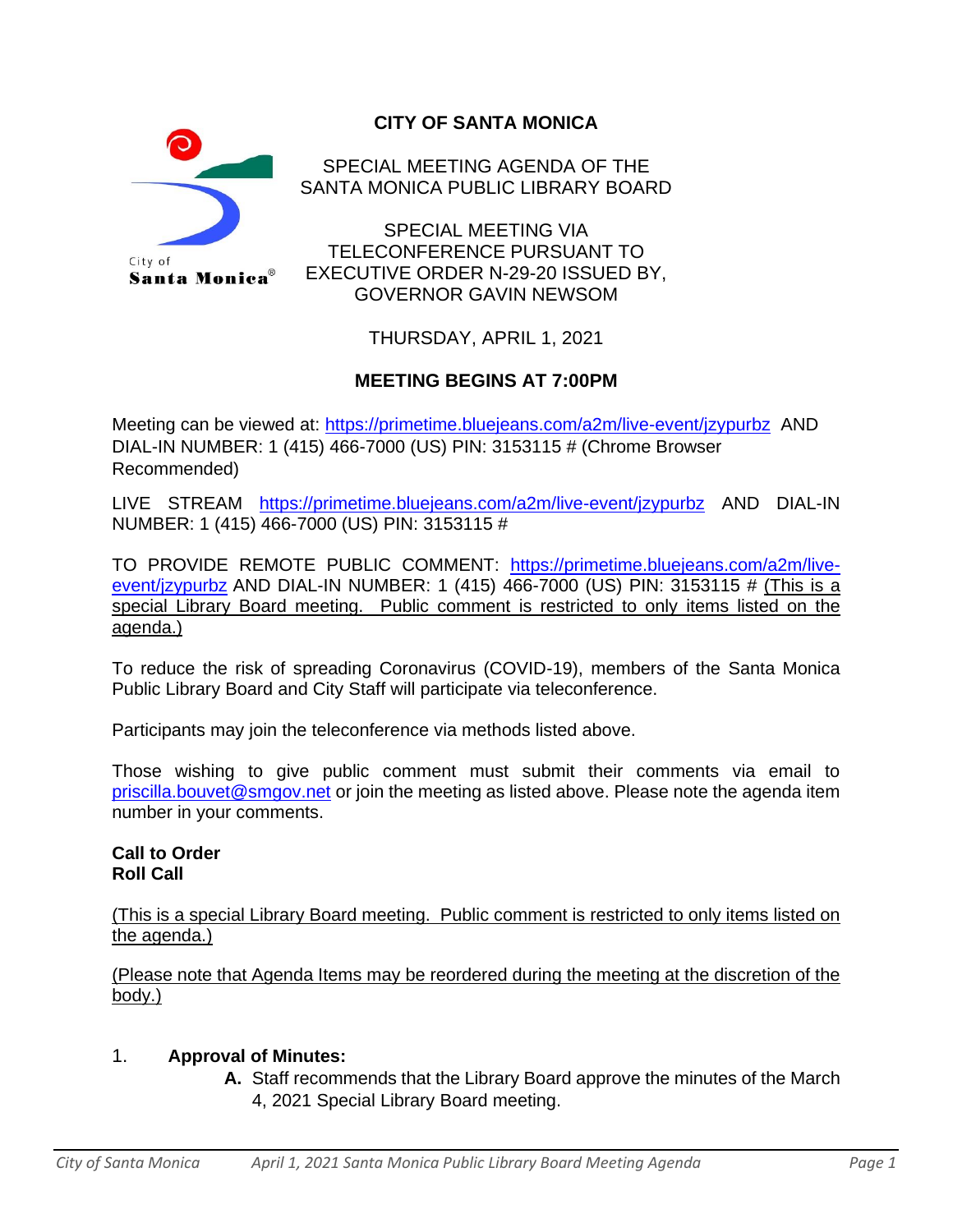### 2. **New Business:**

- **A.** Review, discuss, and provide as the Library Board any comments to the recommendations by the Boards and Commissions Community Working Group. Comments are due via email [\(clerk@smgov.net\)](mailto:clerk@smgov.net) to the City Clerk's Office no later than April 15, 2021.
- **B.** Select 3<sup>rd</sup> quarter Board meeting date (July, August or September)
- **C.** Select 4<sup>th</sup> quarter Board meeting date (October, November or December)

## **Adjournment**